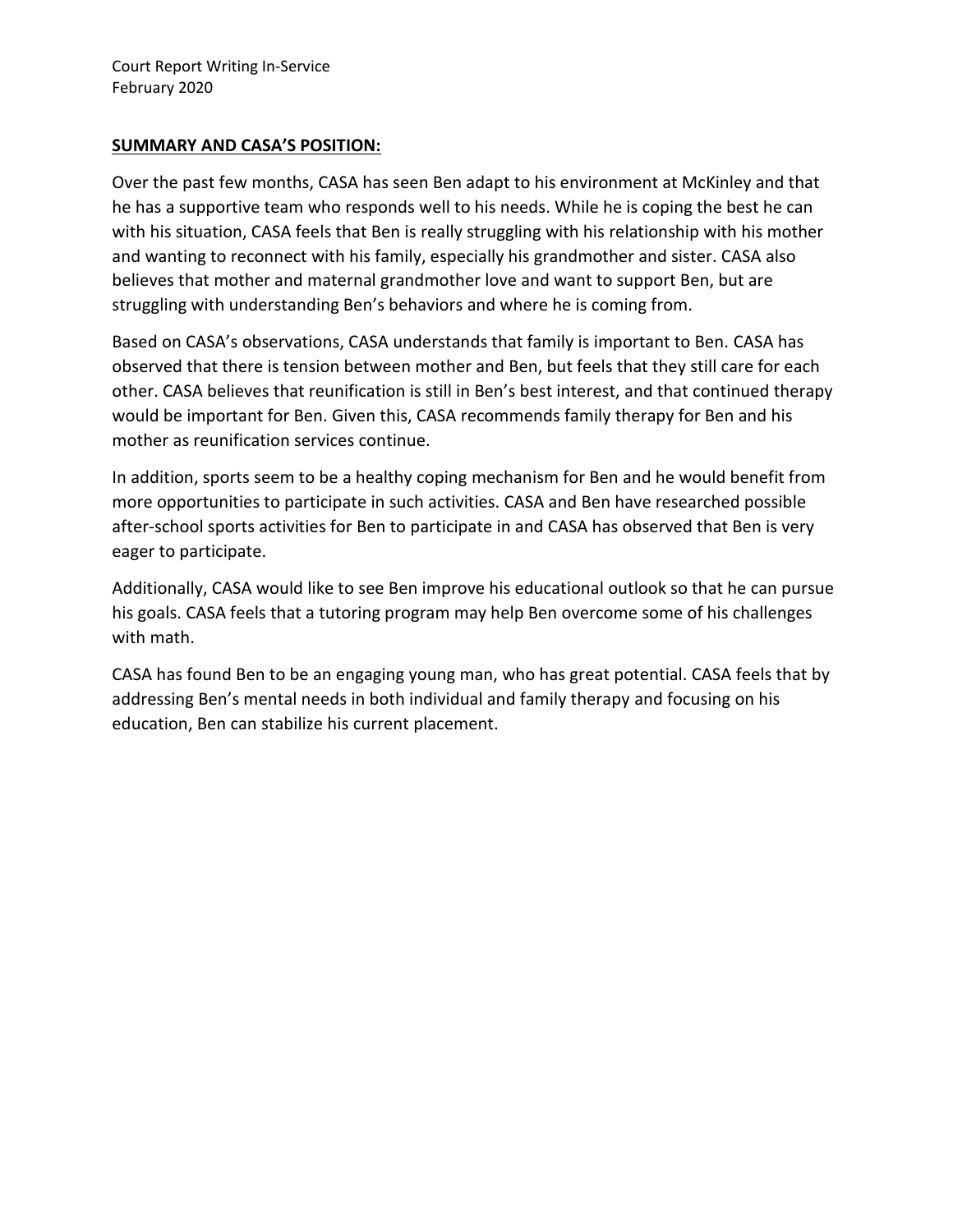### **Example Recommendations**

### *Please check off the recommendations that would be appropriate for this court report.*

# **Ben to remain suitably placed at McKinley Group Home.**

*This recommendation is well supported in the summary and position. While the recommendation is not necessary it can be included in the report.* 

### **DCFS to refer Ben and mother to conjoint therapy.**

*CASA offers supportive information on why this would be beneficial for child therefore, this recommendation is appropriate.* 

### **School to schedule IEP meeting as soon as possible**.

*The CASA is only able to make recommendations for things that the court is able to order, the court is not able to order the school to do anything. Therefore this recommendation is not appropriate.* 

### **DCFS to facilitate visitation with maternal grandmother and sister.**

*CASA mentions the importance of family for Ben and mentions Ben's desires to be reconnected with his grandmother and sister.* 

## **DCFS to facilitate Ben's participation in sports, including funding for necessary equipment and**

# **uniforms.**

*While this recommendation is not wrong it is likely not to be approved because it's too vague. The CASA needs to provide more information about the sports program and make a specific recommendation. For example: DCFS to facilitate Ben's participation in baseball and to provide funding including \$50 for enrollment and \$100 for uniforms.* 

# **DCFS to ensure that mother completes her parenting classes.** ( $\vee$

*The report and recommendations need to be child focused- Not parent focused. Additionally we can't make mother do anything.* 

### **DCFS to assist Ben in enrolling in a tutoring program for math.** CASA points out the need Ben's challenges with math.

# **Reunification services for mother and Ben to continue.**

CASA reports progress made by mom and the need for additional services.

### **DCFS to find a new placement for Ben as soon as possible.**

This recommendation contradicts the first recommendation and it's not supported.

## **Therapist to provide Trauma-Informed Cognitive Behavioral Therapy to Ben**. The court can not order a therapist to provide a specific type of therapy.

### **DCFS to provide funding for Ben to have a laptop.**

This recommendation is not supported at all, CASA makes no mention of the need of a laptop.